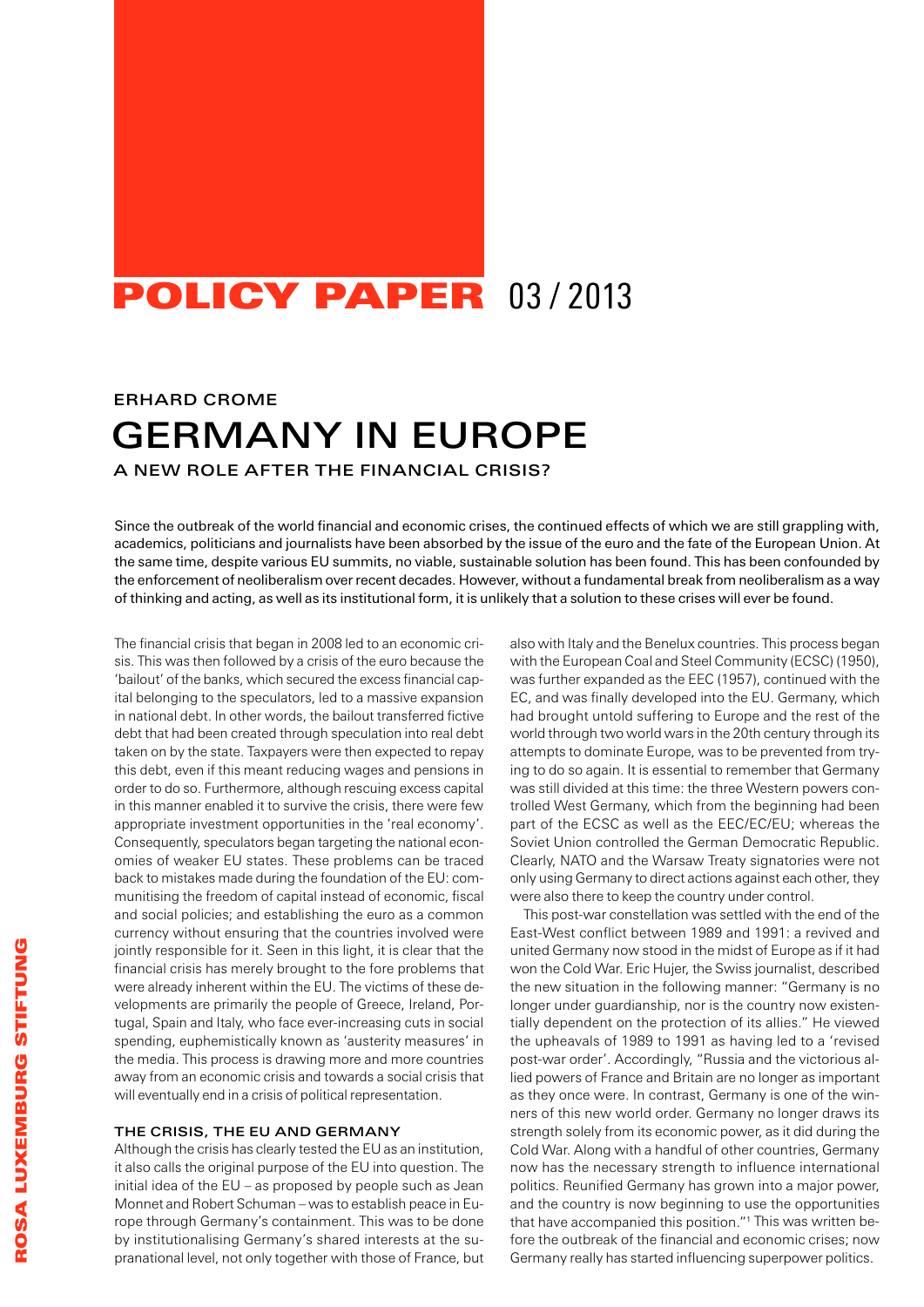Since reunification, German foreign policy has gradually become more independent. The basic principle of German foreign policy, especially in West Germany until 1989, used to be the avoidance of unilateral action. Germany tended to form alliances and act as part of international organisations, such as the European Union, NATO or the UN. An alignment with Western foreign policy was viewed as particularly important. In response to the events of 11 September 2001, the German Chancellor, Gerhard Schröder, announced Germany's "unlimited solidarity" with the US. In cases where differences existed between US or French policy, German foreign policy always opted for one of the two positions. An example of this is the way in which the Schröder government in 2003 positioned itself demonstratively on the side of France and refused to participate in the US-Iraq war; this was a time during which the Bush administration was still searching for 'willing' partners. However, when Germany abstained from UN Security Council Resolution 1973 (of 17 March 2011) – a resolution that opened the path for Western countries to begin war in Libya – this marked the first time that Germany had not voted with the US, France or Britain; instead, Germany sided with China, Russia, India and Brazil – the emerging powers of the 21st century. At the level of symbolic politics, this sent a signal to the former Western powers, as well as Germany's longtime allies in NATO and the EU, that from now on Germany would only agree with them when it was in its own interests to do so. In other words, since 2011, German interests – as reflected in international politics – are no longer merely based on the country's 'commitments to an alliance'; nor are these interests dictated by other nations or institutions.

This leads us to the question as to whether this also applies to German EU policy. In the past, German chancellors such as Adenauer, Brandt, Schmidt and Kohl considered European integration as essential to the country's raison d'être: European integration was both a means to an aim, and an aim in itself. However, this stance is no longer apparent from German policies on debt. Rather, the German perspective seems to view the EU as a means of pursuing a new level of international standing. Germany is certainly in no position to negotiate with China on an equal footing; yet it could do so if German policy were backed by the support of the EU. Clearly, the collapse of US unilateralism has not only provided opportunities for 'new' powers such as China or India and 'old' powers such as Russia; it has also opened up possibilities for certain EU countries, including the 'old' military powers such as France and the UK (exemplified by their participation in the war in Libya), as well as Germany as an independent political and economic power with its own expanding global interests.

#### A new debate on German hegemony

The magazine Merkur opened 2012 with an article entitled 'Reluctant hegemony'. The author, Christoph Schönberger, professor of public law at the University of Konstanz, described the changed situation caused by the financial crisis in the following manner: "Since the European sovereign debt crisis, none of the tedious and artificial constructions developed by Western Europe after 1945, which were later strengthened and deepened as part of the reunified continent after 1989, can be taken for granted any longer. Germany is particularly affected by such fundamental uncertainties, especially because the amazing resurgence of Germany after the Second World War was inextricably linked to the country's close integration into the network of European states. At the same time, it is also clearer than ever that Germany has now become the hegemonic power in Europe. Germany has to lead [...]."<sup>2</sup> However, this comment is followed by an almost obligatory reference to the alleged incompetence of the German political leadership: "German hegemony within the European Union comes with huge obligations, which the Federal Republic is unable to adequately fulfil. This is caused by the unfortunate manner in which intellectual and institutional factors are linked."<sup>3</sup>

The same could also be said about the periods after 1914 and 1939; but Schönberger would probably reject such comparisons. On the other hand, perhaps it really is Germany's destiny to feel called to hegemony, only to fail in the end. Towards the end of his article, Schönberger also recognises this analogy: "Hegemony in the European Union calls on the German elite and the German public to act in a manner that Germany's location at the heart of Europe has always demanded. Germany must set aside its national introversion and instead attentively study, observe and influence its European neighbours, while ensuring German interests still take those of its partners into account. In short, Germany needs to provide a vision for Europe as a whole." Ultimately, "Germany cannot let itself develop an intellectual and institutional direction that is purely aimed at managing its own vested interests [...]. Instead Germany must take on the burden of hegemony, even if this rests painfully on its shoulders."<sup>4</sup>

Schönberger is not referring to the profit that German capital has drawn from the euro, or to the manner in which the country has been integrated into the EU over the last twenty years; he is referring to the political challenges associated with hegemony. Ulrike Guérot, who has run the Berlin office of the European Council on Foreign Relations since 2007, commented on Wolfgang Schäuble's 2012 speech in Aachen in acceptance of the Charlemagne Prize in a similar way: "Europe is becoming more German; Germany is hegemonic in Europe. This need not be a bad thing", and concluded that "Germany must now demonstrate foresight and leadership qualities. […] The euro has led Germany to become a world power. Nevertheless, the country is squandering these powers, because it does not understand – or does not wish to understand – that the essence of the euro is political."<sup>5</sup> Around the same time, the Tagesspiegel expressed the tensions between the goal of hegemony and the fear of failure: "There is a great fear of German hegemony in Europe, yet this is accompanied by huge expectations about what Berlin could achieve, and these expectations are certainly not solely financial in nature. Everyone expects Germany to act and to take on not only a political leadership role but also financial responsibility for Europe."<sup>6</sup>

These opinions demonstrate three points: 1) that twenty years after reunification, German hegemony in Europe is viewed as completely normal; 2) that Germany's economic power is seen as the basis of its hegemonic position, but the challenge of hegemony itself is viewed as having a political aspect; and (3) that there is consensus that the financial and economic crises have brought about change that has placed Germany in the role of a dominant political power. However, some people might object to these points and argue that there are also other voices being expressed in Germany. Be this as it may, these opinions form part of a way of thinking that is obviously held by important sections of the conservative, German bourgeoisie, which stands particularly close to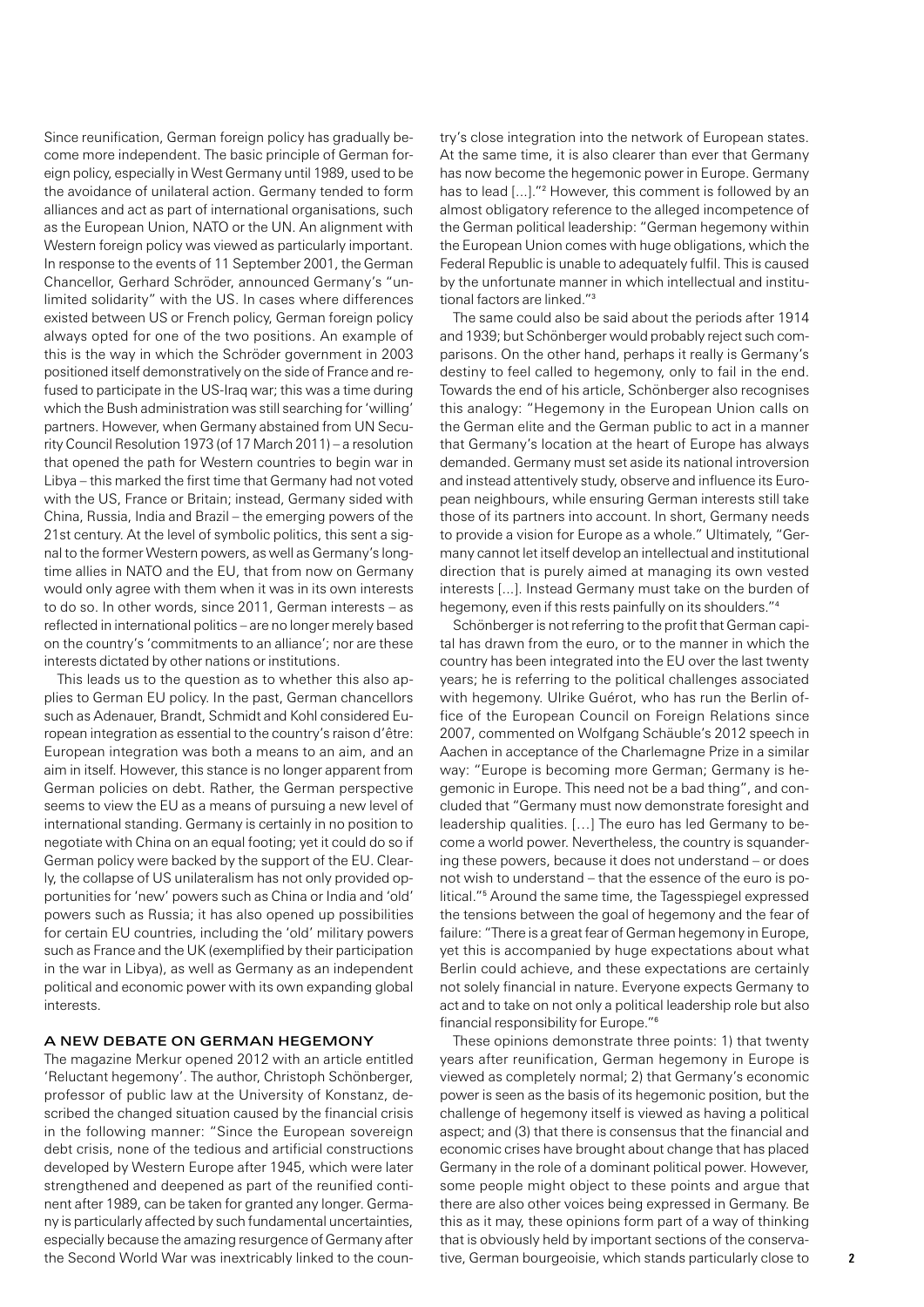the structures of political decision-making in the country. In 2011 Bernd Ulrich, deputy editor and head of politics at the Hamburg newspaper Die Zeit, wrote that "Germany is a middle power: it is stronger than most European countries, but not as strong as the US or the China of today." He continued: "Up until and after reunification, it was not in Germany's interests to demonstrate its strength as this might have reignited historical reservations. Every German government has maintained this same maxim, including the present one. But this policy no longer works by itself. During the financial crisis, and especially since the European currency and debt crisis, Germany – as the healthiest economic power – has been expected to demonstrate leadership. Suddenly Germany was no longer able to camouflage its own strength. This in turn led to a complete change in Germany's role: the 'villain of world history' was now 'everybody's darling'. Germany is for Europe what the United States has been for the world for a long time – a nation that is expected to take care of everything, and one that everyone can insult afterwards – both a saviour and an imperialist."Two points are interesting here: not only is Germany now being compared to the US, it also seems that imperialism is no longer seen as such a bad thing.

In Internationale Politik in late 2011, Hans Kundnani, from the European Council on Foreign Relations (London), stated that "The euro crisis has spawned a new, decisive Federal Republic. Germany, a former civil power, is now a geo-economic power." In his further analysis, Kundnani refers to the Middle East (the Libya resolution was still fresh) and argues that there is "growing tension between Germany's economic and political interests". He continues by stating that "The quest for protection is no longer as important as it once was: economic interests now primarily define national interests. Nevertheless, Germany will not completely separate itself from the West. The country will continue to look to NATO (for security) and the EU (for markets). Germany is well placed in the geo-political landscape, but the German economy might outgrow its surroundings. Germany's neighbours may no longer be able to keep up; but even so, Germany is still not large enough to become hegemonic. This leads the German question to be reframed along geo-economic lines."<sup>8</sup> Although compared with other authors, Kundnani questions more strongly Germany's ability to assume a hegemonic role, his definition of Germany as a 'geo-economic power' is conceptually significant. Germany is a power with interests on the global market that target the world economy and are primarily supported in economic terms. Moreover, Germany's regional integration into Europe, its involvement in the EU, its membership of NATO, its stance at the UN and other international organisations, as well as its international politics in a diplomatic sense, all reflect these economic interests.

#### Economic developments

According to the latest International Monetary Fund figures for 2011 (dated April 2012), global gross domestic product had a nominal total volume of 69.66 trillion US dollars. Accordingly, global GDP increased by 3.85 per cent over 2010. However, this growth continued to be distributed unevenly: China's GDP grew by 9.24 per cent; India's by 7.24 per cent; Russia's by 4.30 per cent; and Brazil's by 2.73 per cent; while GDP in the United States grew by 1.74 per cent, and the EU by 1.62 per cent. The EU itself has a GDP of 17.58 trillion US dollars, making it the largest economy in the world. Within the EU, Germany's nominal GDP of 3.58 trillion US dollars in 2011 made up about one-fifth of total EU GDP<sup>9</sup>

In 2011, German foreign trade revenues reached a volume of 1.96 trillion euros; exports for the first time passed the 1 trillion euro mark, and the trade surplus stood at 158,086.3 billion euros.<sup>10</sup> In 2010, sales totalled 1.77 trillion euros and the export surplus amounted to 153,333.3 billion euro.<sup>11</sup> As a result, the German economy continues to be the secondlargest exporter in the world. (Since 2005, Germany has been second to China: the calculation of China's export revenues and balances needs to include those of the People's Republic, Hong Kong and Macau, which are often left out of many statistics). As we can see, the new debate about Germany's international standing is actually based on hard economics.

According to figures released since the financial crisis, German GDP in 2008 increased by 1.1 per cent over the previous year; in 2009 it declined by 5.1 per cent. The German economy grew in 2010 and 2011 by 3.7 and 3.0 per cent respectively. Falling global demand in 2009 led to a massive slump in German exports of 18.4 per cent. However, by 2010, German exports had increased by 18.5 per cent; they increased again in 2011, by 11.4 per cent. This means that in 2011, German exports had even surpassed their previous peak level, which was achieved in 2008.12 In 2010, 79 per cent of the German trade surplus consisted of exports to other EU countries; 55.22 per cent of these were exports to the euro area.<sup>13</sup> In 2011, 75.6 per cent of the German trade surplus resulted from trade with the EU, with 50.83 per cent of this from trade with the euro area.<sup>14</sup>

It would be useful at this point to examine more closely the differences within the EU. Comparing the nominal GDP performance of EU countries from 2007 and 2011 (the calculation of which usually includes income and revenues from the 'financial industry'), the German share of EU GDP increased from 19.79 to 20.35 per cent; France's share increased from 14.89 to 15.79 per cent; whereas Italy's and Spain's shares remained relatively unchanged at about 12.5 and 8.5 per cent respectively. On the other hand, the UK's share of EU GDP dropped from 16.66 per cent to 13.75 per cent, and Ireland's share shrunk from 1.55 per cent to 1.24 per cent. Accordingly, the UK's and Ireland's shares of the EU's economic performance both decreased by about a fifth. This demonstrates that economies which are strongly based on the real economy have more favourably weathered the crisis than those which specialise in 'financial products' and, in other words, have provided centre-stage for speculation.

#### The political consequences

The clear result of German export surpluses is debt in other EU countries. Given the 'austerity measures' that are being implemented in debtor countries, the question arises as to whether Germany's customers are being slaughtered to save the euro (for example, Greece), and whether Germany is consequently destroying its own markets. This situation cannot be explained simply in terms of the influence of the 'financial markets' on politics. It has more to do with the fact that the euro is the second-most important currency in the world, and as such directly competes and conflicts with the US dollar. As the euro provides the basis for Germany's position in the world economy, and thus its position in the world today, priority is placed on rescuing and stabilising the euro, even if this is done at the expense of the social position and stability of other EU countries. This highlights the tensions be